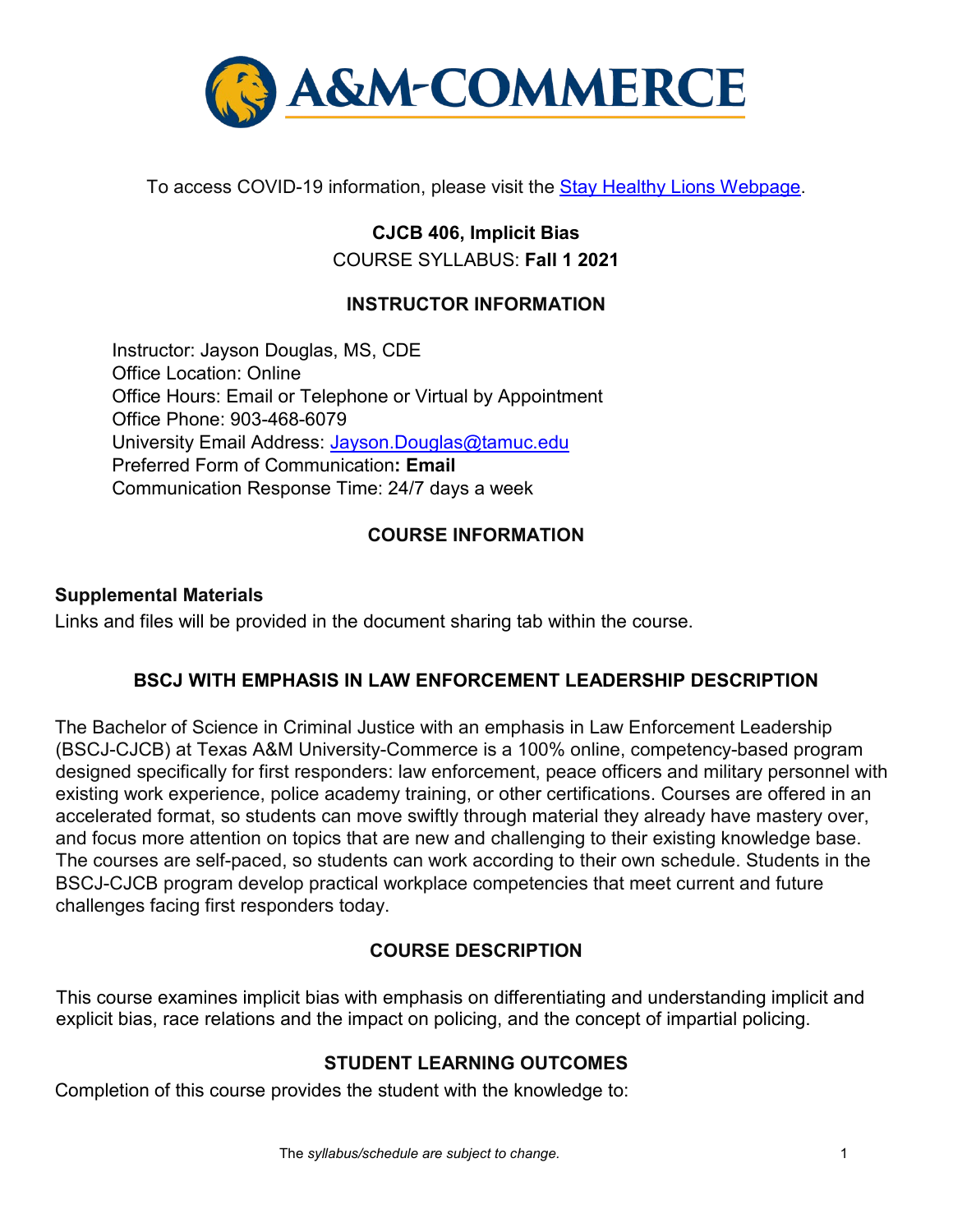- 1. Define related terms and concepts in the area of race relations.
- 2. Summarize race and policing in the U.S. in historical context. Discuss the ongoing influence of race relations, strategies to reconcile past injustice, and the importance of fair and impartial policing.
- 3. Identify/analyze policing practices that have historically alienated and angered disadvantaged communities of color.
- 4. The SWBAT discuss how policing practices can address historically unjust laws and policies.
- 5. The SWBAT explain the difference between implicit and explicit bias.
- 6. The SWBAT discuss how fear and bias influence officer behavior and police- community interactions.

# **REGULAR AND SUBSTANTIVE COURSE INTERACTION**

As a general guide, students enrolled in a three semester hour course should spend one hour engaged in instructional activities and two to three hours on out-of-class work per week in a traditional semester. Students are expected to double this effort of engagement given that this course is being delivered in a seven-week term. Educational activities in this course are designed to ensure regular and substantive interaction between students and faculty to ensure that students are able to demonstrate competency.

# **COURSE REQUIREMENTS**

**Minimal Technical Skills Needed:** Students will need reliable computer and internet access for this course. Students must be able to effectively use myLeo email, myLeo Online D2L, and Microsoft Office.

**Instructional Methods:** This course is an online course. To be successful in this course, all content and course modules should be read and reviewed. All assignments and quizzes (both graded and not graded) must be completed. Please contact the instructor by email for any assistance.

**Student Responsibilities or Tips for Success in the Course:** To be successful in this course, all content and course modules should be read and reviewed. All assignments and quizzes (both graded and not graded) should be completed. Please contact the instructor by email for any assistance.

# **ASSESSMENT**

Students must achieve 80% or higher for the both the posttest and culminating project to demonstrate competency and pass the course.

# **Course Pre-test**

The purpose of the pre-test is to provide a baseline understanding of your knowledge in this competency. The pre-test is required before you begin studying course materials. If you do not make at least 80% on the pre- test, students will be expected to complete assignments, quizzes, and other course content to prepare for the post-test and culminating project.

| <b>Content   Description</b> | <b>Value</b> | <b>Notes</b> |
|------------------------------|--------------|--------------|
|------------------------------|--------------|--------------|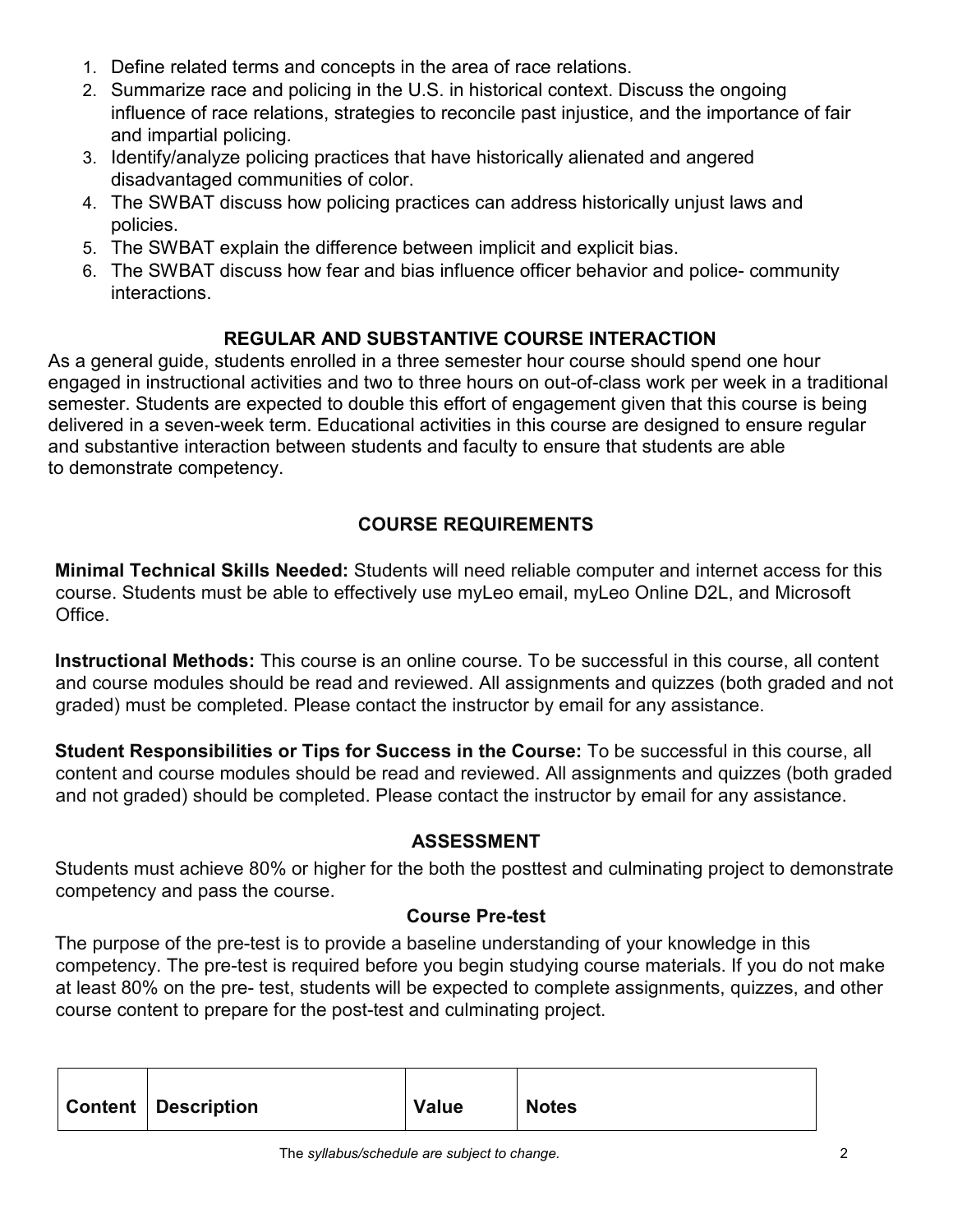| Pre-test | This is the initial assessment<br>in the course to provide a<br>baseline understanding of a<br>student's knowledge of the<br>course content and<br>competencies. Pretests are<br>taken once and should be<br>completed upon the first<br>couple of days of a CBE<br>academic term or entry into a | 100 points | Required before completing any<br>other work in the course. The<br>grade on the pre-test does not<br>count in the final grade for this<br>course. |
|----------|---------------------------------------------------------------------------------------------------------------------------------------------------------------------------------------------------------------------------------------------------------------------------------------------------|------------|---------------------------------------------------------------------------------------------------------------------------------------------------|
|          | course if a student is an<br>accelerator.                                                                                                                                                                                                                                                         |            |                                                                                                                                                   |

## **Learning Objective Quizzes**

A brief assessment at the end of each module that is intended to emphasize key concepts, theories, processes, etc., introduced in the Learning Objective Module.

## **Course Post-test**

The end-of-course comprehensive exam that assesses student knowledge and understanding of major concepts, theories, processes, etc., in the course. A **score of 80% or higher is required** to demonstrate competency.

| <b>Content</b> | Description                                                                                                                       | <b>Value</b> | <b>Notes</b>                                                                                                                          |
|----------------|-----------------------------------------------------------------------------------------------------------------------------------|--------------|---------------------------------------------------------------------------------------------------------------------------------------|
| Post-<br>test  | Measures your competency<br>learning<br>outcomes<br>οf<br>through<br>short<br>essay,<br>answer, and multiple-choice<br>questions. | 100 points   | Required and you must score<br>80% or higher. You have up to<br>three attempts.<br>DUE: Last day of week 7,<br>Friday by 11:59 PM CST |

If you score less than 80% on the post-test, you will have an opportunity to review the material and retake the post-test two additional times. If the posttest score is less than 80% within three attempts, students will receive a grade of "F" in the course and will be required to retake the course in the new term. Students who fail the posttest should review feedback from the instructor before reattempting the posttest.

## **Culminating Project**

The project assesses your knowledge of terms and the application of concepts presented in this course. A **score of 80% or higher is required** to demonstrate competency.

|  | Content Description | <b>Value</b> | <b>Notes</b> |
|--|---------------------|--------------|--------------|
|--|---------------------|--------------|--------------|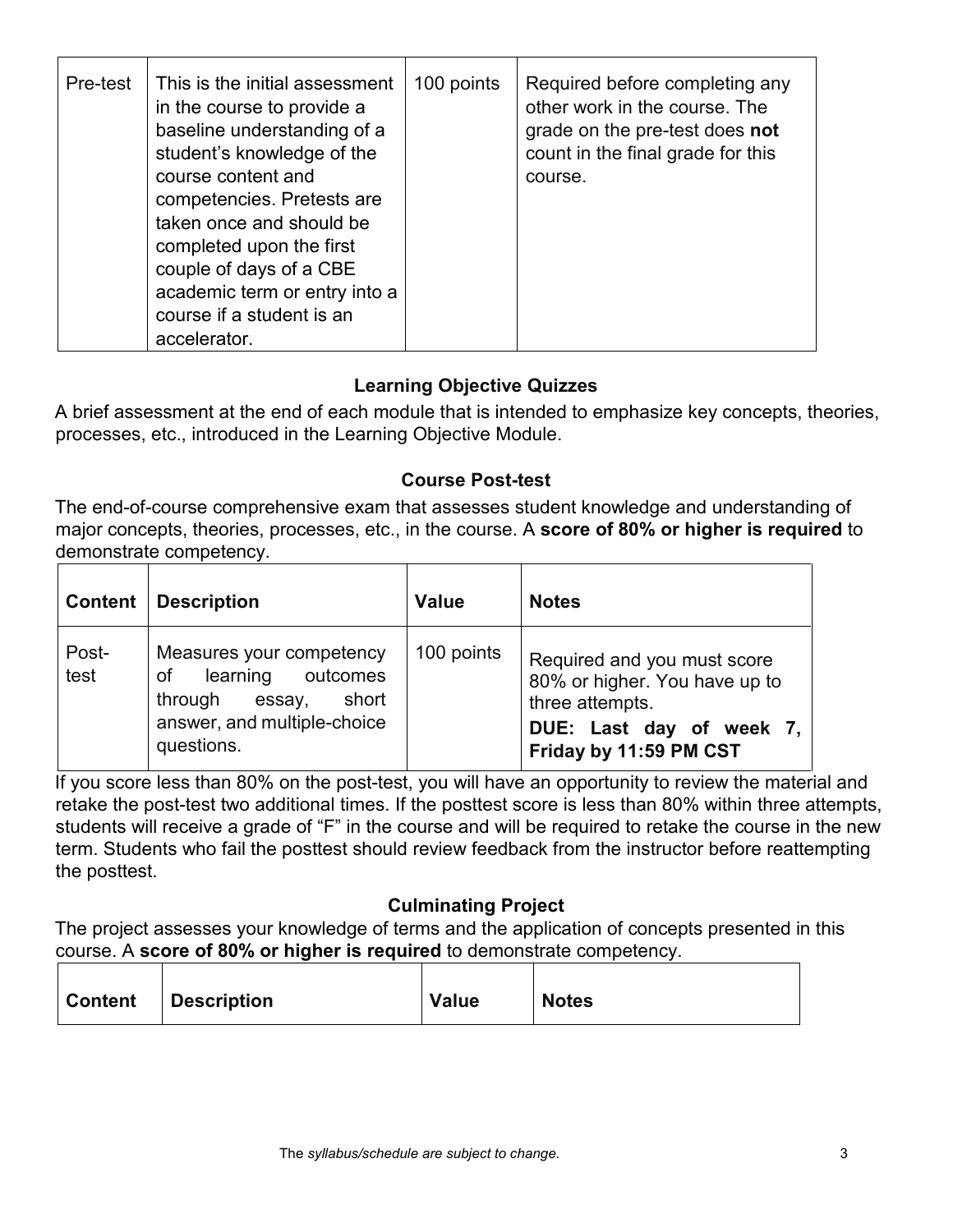| Project | Measures your competency<br>of learning outcomes the<br>completion<br>of<br>a | 100 points | Required and you<br>must<br>score 80% or higher. You<br>have up to three attempts.      |
|---------|-------------------------------------------------------------------------------|------------|-----------------------------------------------------------------------------------------|
|         | competency- based project.                                                    |            | DUE DATE if you want<br>feedback for revisions: End<br>of week 6.                       |
|         |                                                                               |            | <b>HARD DUE DATE: Last day</b><br>of week 7, Friday by 11:59<br><b>PM</b><br><b>CST</b> |

If students score less than 80% on the culminating project, they will have an opportunity to review the material and resubmit the project up to two additional times. If the culminating project is less than 80% within three attempts, students will receive a grade of "F" in the course and will be required to retake the course in the new term.

### **GRADING**

A score of 80% or higher on both the Culminating Project and Posttest is required to demonstrate competency and receive credit for the course. The following items will be used to calculate the final grade in the course.

| <b>Item</b>                | <b>Worth</b> |
|----------------------------|--------------|
| Pre-Test                   | 100 points   |
| Post-Test                  | 100 points   |
| Quiz 1                     | 100 points   |
| Quiz 2                     | 100 points   |
| Quiz 3                     | 100 points   |
| <b>Culminating Project</b> | 100 points   |
| <b>Total</b>               | 600 points   |

## **Grading Scale**

 $A = 90\% - 100\%$  $B = 80\% - 89\%$  $F = 79%$  or Below

### **TECHNOLOGY REQUIREMENTS**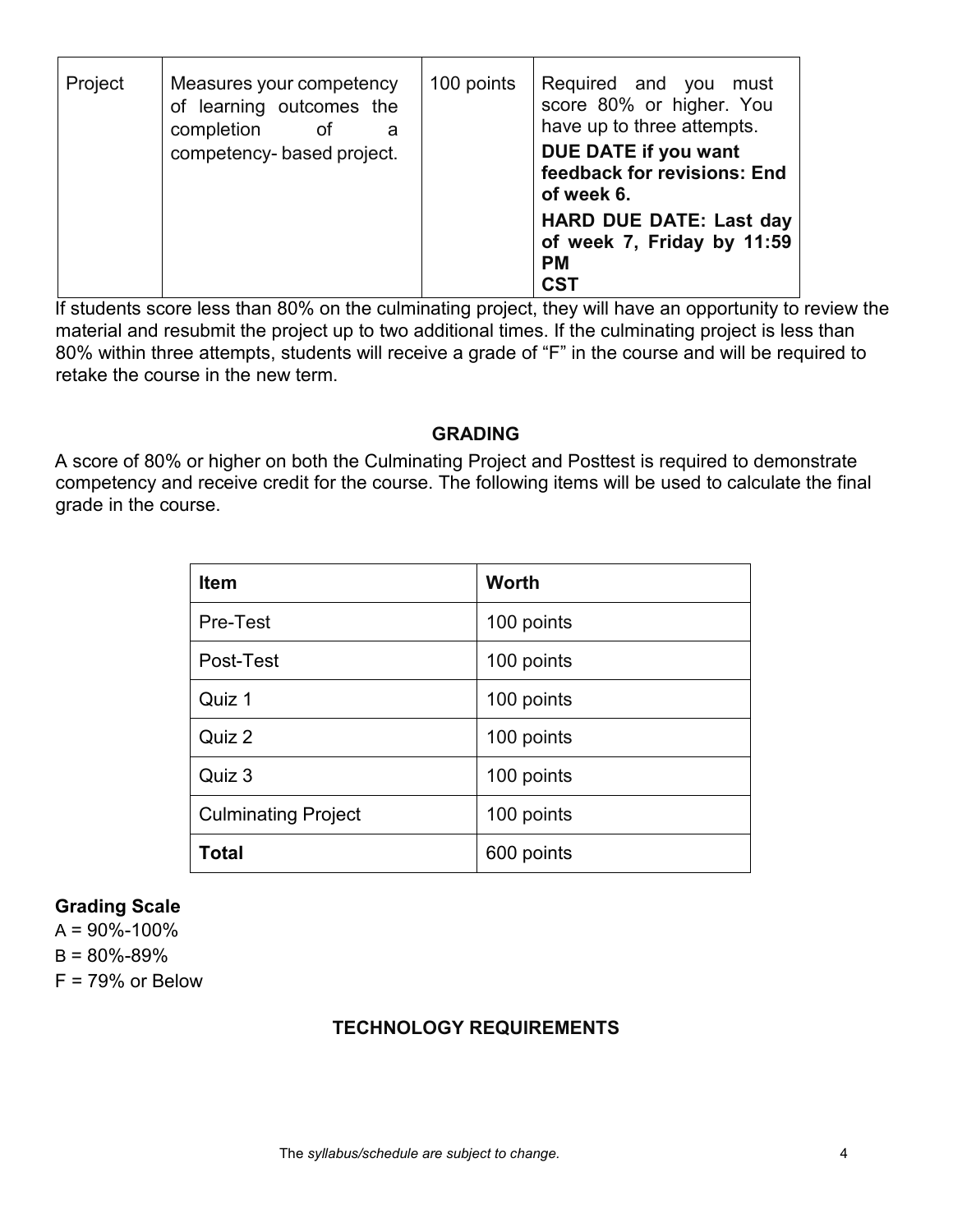### **LMS**

All course sections offered by Texas A&M University-Commerce have a corresponding course shell in the myLeo Online Learning Management System (LMS). Below are the technical requirements

Learning Management System (LMS) Requirements: View the [Learning Management System Requirements Webpage.](https://community.brightspace.com/s/article/Brightspace-Platform-Requirements)

LMS Browser Support: Learn more on the [LMS Browser Support Webpage.](https://documentation.brightspace.com/EN/brightspace/requirements/all/browser_support.htm)

YouSeeU Virtual Classroom Requirements: Visit the [Virtual Classroom Requirements Webpage.](https://support.youseeu.com/hc/en-us/articles/115007031107-Basic-System-Requirements)

# **ACCESS AND NAVIGATION**

You will need your campus-wide ID (CWID) and password to log into the course. If you do not know your CWID or have forgotten your password, contact the Center for IT Excellence (CITE) at 903.468.6000 or helpdesk@tamuc.edu**.** 

**Note:** Personal computer and internet connection problems do not excuse the requirement to complete all course work in a timely and satisfactory manner. Each student needs to have a backup method to deal with these inevitable problems. These methods might include the availability of a backup PC at home or work, the temporary use of a computer at a friend's home, the local library, office service companies, Starbucks, a TAMUC campus open computer lab, etc.

# **COMMUNICATION AND SUPPORT**

If you have any questions or are having difficulties with the course material, please contact your **Instructor** 

## **Technical Support**

If you are having technical difficulty with any part of Brightspace, please contact Brightspace Technical Support at 1-877-325-7778. Other support options can be found on the [Brightspace](https://community.brightspace.com/support/s/contactsupport)  [Support Webpage.](https://community.brightspace.com/support/s/contactsupport)

## **Interaction with Instructor Statement**

This is an online course; therefore, expect most communication to be online as well. Correspondence will always be through university email (your "myLeo" mail) and announcements in myLeo online (D2L). The instructor will make every effort to respond to emails within 24 provided the correspondence follows the requirements listed below. Students are encouraged to check university email daily.

# **All emails from students should include:**

- **Course name and subject in the subject line (ex. ORGL 3322 – Posttest)**
- **Salutation**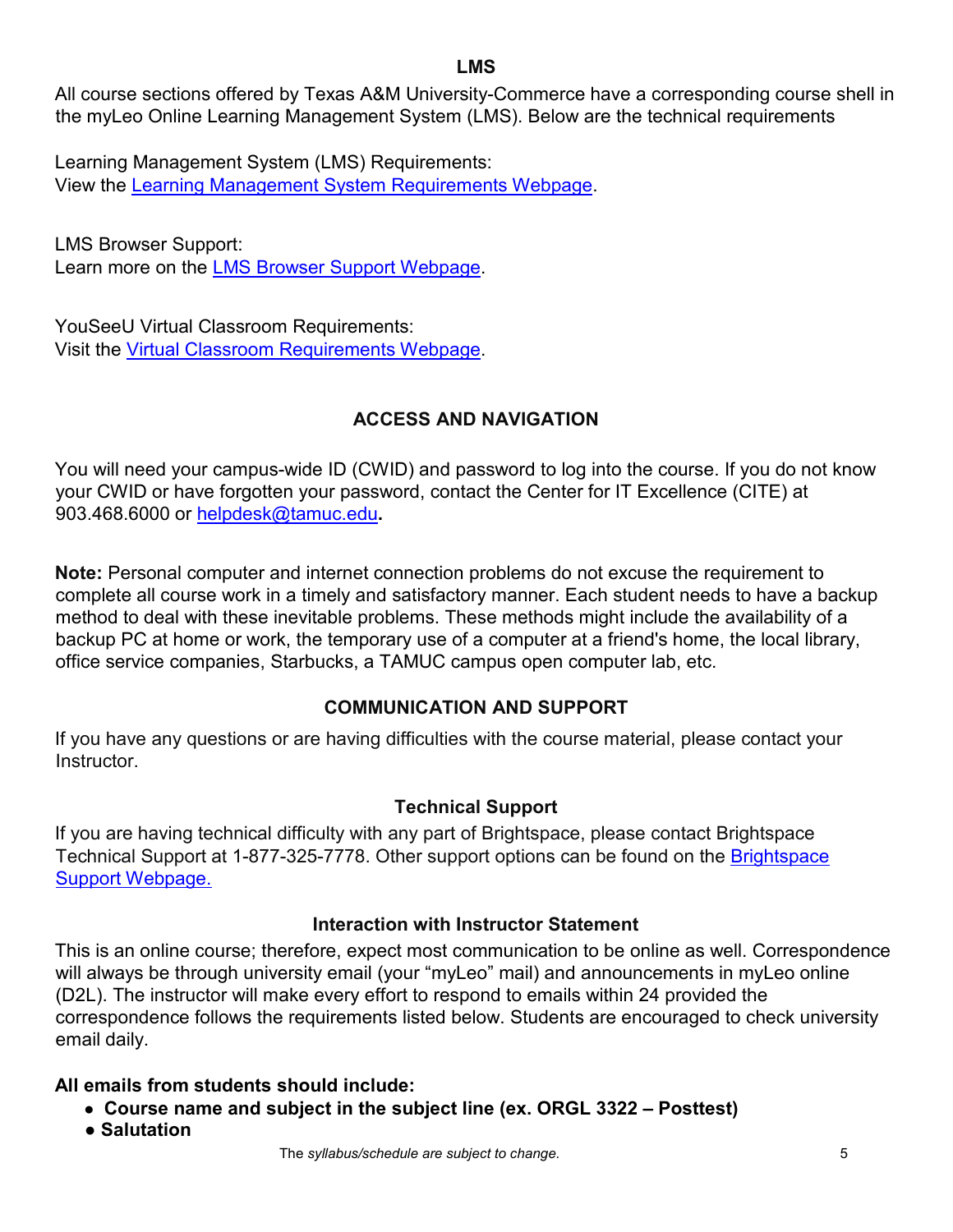### ● **Proper email etiquette (no "text" emails – use proper grammar and punctuation)** ● **Student name and CWID after the body of the email COURSE AND UNIVERSITY PROCEDURES/POLICIES**

### **Syllabus Change Policy**

The syllabus is a guide. Circumstances and events, such as student progress, may make it necessary for the instructor to modify the syllabus during the semester. Any changes made to the syllabus will be announced in advance.

### **Student Conduct**

All students enrolled at the University shall follow the tenets of common decency and acceptable behavior conducive to a positive learning environment. The Code of Student Conduct is described in detail online in the [Student Guidebook.](http://www.tamuc.edu/Admissions/oneStopShop/undergraduateAdmissions/studentGuidebook.aspx)

Students should also consult the [Rules of Netiquette Webpage](https://www.britannica.com/topic/netiquette) [fo](https://www.britannica.com/topic/netiquette)r more information regarding how to interact with students in an online forum.

## **TAMUC Attendance**

For more information about the attendance policy, please view the [Attendance](http://www.tamuc.edu/admissions/registrar/generalInformation/attendance.aspx) [Webpage](http://www.tamuc.edu/admissions/registrar/generalInformation/attendance.aspx) [an](http://www.tamuc.edu/admissions/registrar/generalInformation/attendance.aspx)d the [Class](http://www.tamuc.edu/aboutUs/policiesProceduresStandardsStatements/rulesProcedures/13students/academic/13.99.99.R0.01.pdf) [Attendance Policy](http://www.tamuc.edu/aboutUs/policiesProceduresStandardsStatements/rulesProcedures/13students/academic/13.99.99.R0.01.pdf)

### **Academic Integrity**

Students at Texas A&M University-Commerce are expected to maintain high standards of integrity and honesty in all of their scholastic work. For more details and the definition of academic dishonesty see the following procedures:

[Undergraduate Academic Dishonesty Po](http://www.tamuc.edu/aboutUs/policiesProceduresStandardsStatements/rulesProcedures/13students/undergraduates/13.99.99.R0.03UndergraduateAcademicDishonesty.pdf)licy [Undergraduate Student Academic Dishonesty Form](http://www.tamuc.edu/aboutUs/policiesProceduresStandardsStatements/rulesProcedures/documents/13.99.99.R0.03UndergraduateStudentAcademicDishonestyForm.pdf)

### **Students with Disabilities-- ADA Statement**

The Americans with Disabilities Act (ADA) is a federal anti-discrimination statute that provides comprehensive civil rights protection for persons with disabilities. Among other things, this legislation requires that all students with disabilities be guaranteed a learning environment that provides for reasonable accommodation of their disabilities. If you have a disability requiring an accommodation, please contact:

### **Office of Student Disability Resources and Services**

Texas A&M University-Commerce Velma K. Waters Library Rm 162 Phone (903) 886-5150 or (903) 886-5835 Fax (903) 468-8148 Email: studentdisabilityservices@tamuc.edu Website: [Office of Student Disability Resources and Services](http://www.tamuc.edu/campusLife/campusServices/studentDisabilityResourcesAndServices/)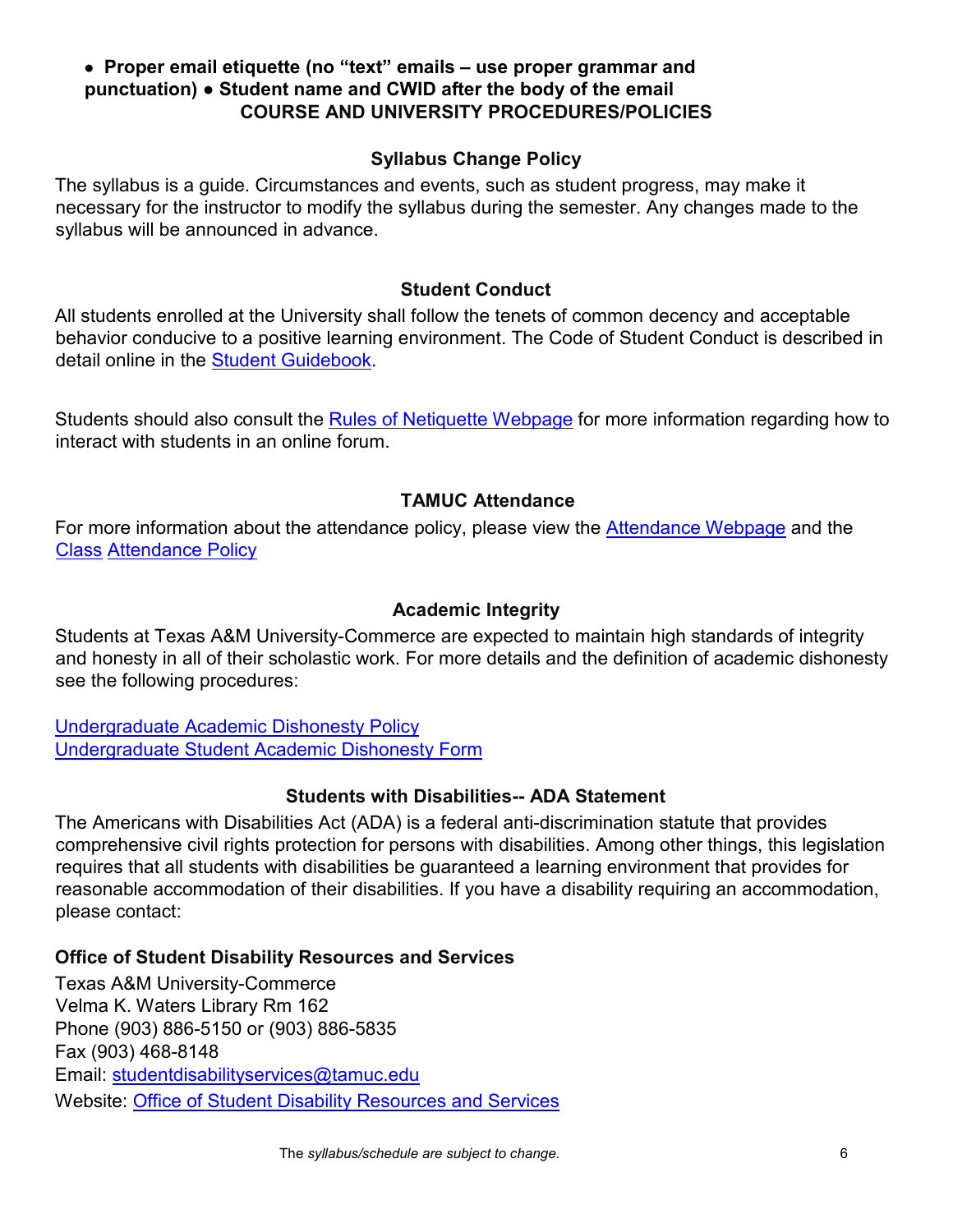### **Counseling Services**

The Counseling Center at A&M-Commerce, located in the Halladay Building, Room 203, offers counseling services, educational programming, and connection to community resources for students. Students have 24/7 access to the Counseling Center's crisis assessment services by calling 903-886- 5145. For more information regarding Counseling Center events and confidential services, please visit [www.tamuc.edu/counsel](http://www.tamuc.edu/counsel)

### **Nondiscrimination Notice**

Texas A&M University-Commerce will comply in the classroom, and in online courses, with all federal and state laws prohibiting discrimination and related retaliation on the basis of race, color, religion, sex, national origin, disability, age, genetic information, or veteran status. Further, an environment free from discrimination on the basis of sexual orientation, gender identity, or gender expression will be maintained.

### **Campus Concealed Carry Statement**

Texas Senate Bill - 11 (Government Code 411.2031, et al.) authorizes the carrying of a concealed handgun in Texas A&M University-Commerce buildings only by persons who have been issued and are in possession of a Texas License to Carry a Handgun. Qualified law enforcement officers or those who are otherwise authorized to carry a concealed handgun in the State of Texas are also permitted to do so. Pursuant to Penal Code (PC) 46.035 and A&M-Commerce Rule 34.06.02.R1, license holders may not carry a concealed handgun in restricted locations.For a list of locations, please refer to the [Carrying Concealed Handguns On Campus](http://www.tamuc.edu/aboutUs/policiesProceduresStandardsStatements/rulesProcedures/34SafetyOfEmployeesAndStudents/34.06.02.R1.pdf) document and/or consult your event organizer.

Pursuant to PC 46.035, the open carrying of handguns is prohibited on all A&M-Commerce campuses. Report violations to the University Police Department at 903-886-5868 or 9-1-1.

# **COURSE OUTLINE / CALENDAR**

| <b>Learning Objectives and</b><br><b>Competencies</b>                           | <b>Materials to Read or Review</b> | <b>Assignments</b>                                                                                                         |
|---------------------------------------------------------------------------------|------------------------------------|----------------------------------------------------------------------------------------------------------------------------|
| • LO1: Define related<br>terms and concepts in<br>the area of race<br>relations |                                    | Read the material for the<br>Answer<br>week.<br>any<br>discussion questions.<br>Complete the module quiz.<br>(recommended) |